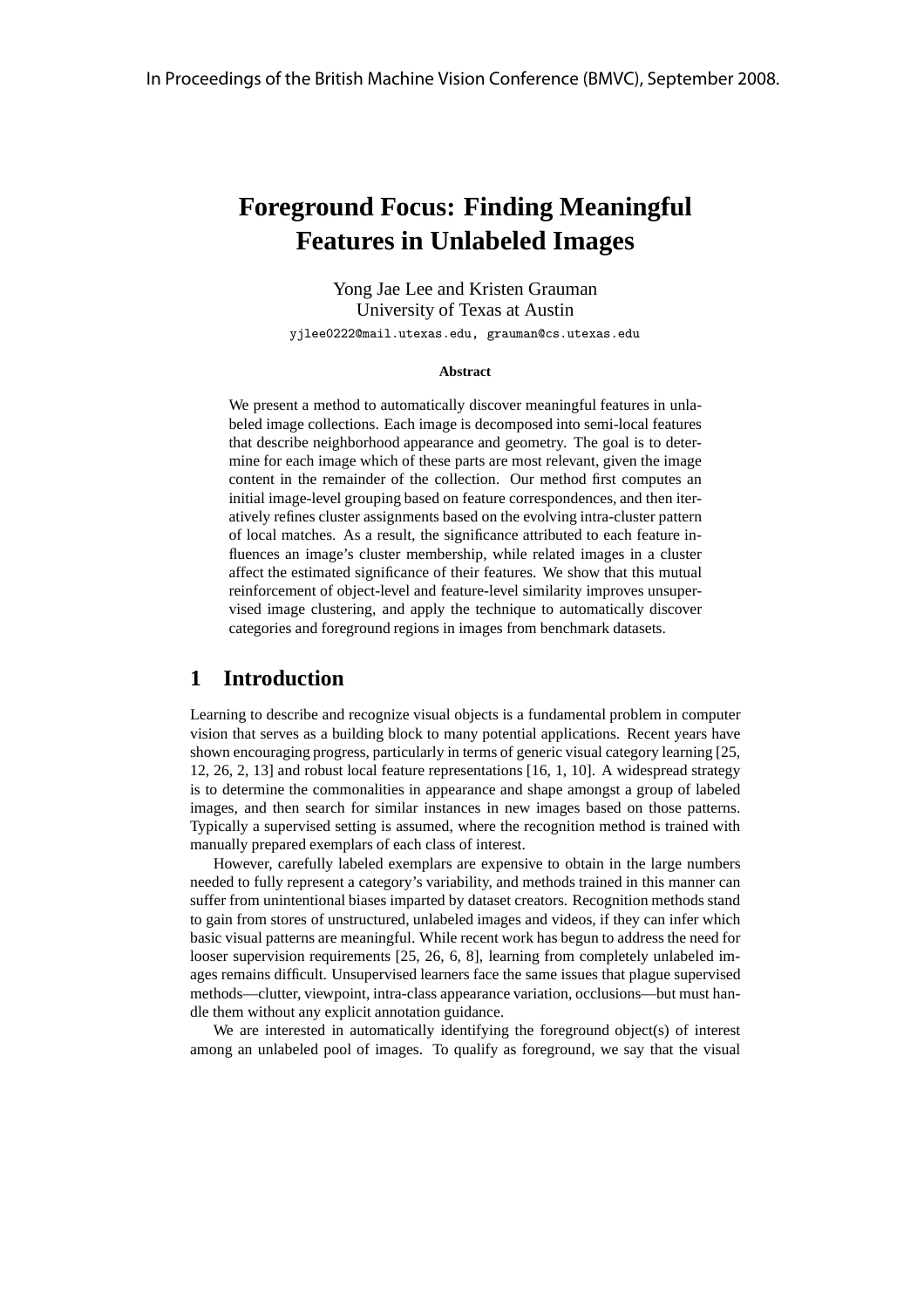

Figure 1: Illustration of the proposed method. The images are grouped based on weighted semilocal feature matchings (a), and then image-specific feature weights are adjusted based on their contribution in the match relative to all other intra-cluster images (b). These two processes are iterated (as denoted by the block arrows in the center) to simultaneously determine foreground features while improving cluster quality. Dotted arrows denote images with updated cluster memberships.

pattern must have observable support within the collection—that is, it must re-occur repeatedly, albeit with some variation in appearance across the instances. Isolating "important" features that are responsible for generating natural image clusters would be useful to detect discovered objects in novel images, or to generate compact summaries of visual content. Thus the task is essentially unsupervised feature subset selection: to determine which portion of the features present can be used to form high quality clusters under a chosen clustering objective.

We propose a solution that seeks the mutual support between discovered objects and their defining features. An initial image-level grouping is computed based on the correspondences between any two images' semi-local features. Within each initial group, the pattern of the matches is analyzed to determine how responsible each part was for placing its parent image into its current cluster. From this, we compute a significance weight on each feature. The groups and feature weights are then iteratively refined by alternately computing 1) the cluster membership given the re-weighted features and 2) the feature weights given the newly refined memberships (see Figure 1). Due to the reciprocal reinforcement, the iterative process yields both a partition of the unlabeled inputs as well as their detected foreground. We also define a new semi-local region descriptor to provide a flexible encoding of local appearance and geometry.

Our results show that unsupervised foreground feature detection aids in grouping similar objects, while important features are better found on objects of interest when given partitions of partially re-occurring patterns. We compare our approach with existing unsupervised learning algorithms and show improvements on benchmark datasets.

# **2 Related Work**

In this section we review relevant work in supervised image feature selection, weakly supervised and unsupervised category learning, and semi-local descriptors.

Various recognition methods can learn categories from labeled images with segmented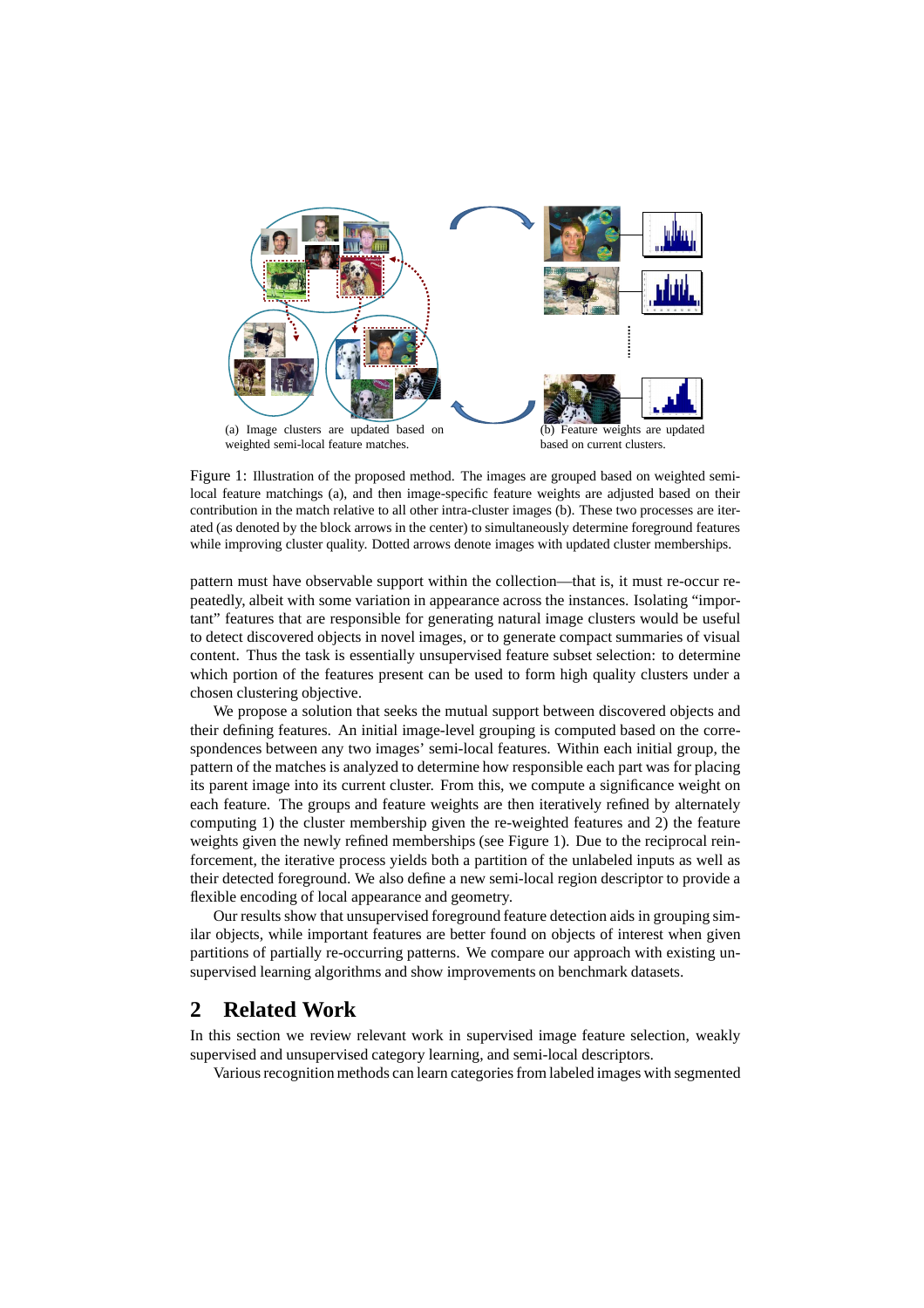foreground and then detect them within cluttered images; in [12, 17], the authors show how to weight features matched to a novel test image based on their agreement with known object geometry, thereby downplaying background. The paradigm of "weak supervision" suggested in [25] has since been pursued by a number of methods (e.g. [26, 2]). In this model, categories are learned from cluttered, unsegmented labeled images; one seeks the parts that best fit all examples sharing the same label. Discriminative feature selection strategies have also been explored to detect features that occur frequently in in-class examples but rarely on the background [18, 3]. The idea of "cosegmentation" was introduced in [20], where the common parts of an image pair are simultaneously segmented. Our approach shares the goal of identifying consistent features in cluttered images, but unlike the above methods it does not employ any labeled examples to do so.

Recent work has considered ways to discover latent visual themes in images using topic models developed for text, such as probabilistic Latent Semantic Analysis (pLSA) or Latent Dirichlet Allocation [19, 22, 6, 15]. The models use feature co-occurrence patterns to recover the underlying distributions (topics) that best account for the data. The notion of text documents containing unordered words can be transferred to images composed of "visual words". Recent extensions incorporate spatial constraints [6, 15], or use segmentation to reduce the spatial extent of each "document" [22].

Other approaches treat unsupervised category learning as an image clustering problem. In [8], local feature matches are used with spectral clustering, and in [4] a messagepassing algorithm propagates non-metric affinities and identifies good exemplars. Our method also begins by computing pairwise affinities between images. In contrast to these techniques, however, the proposed approach allows common feature matches to reinforce and refine the discovered groups; as a result it provides both the groupings as well as the predicted foreground-background separation.

The problem of unsupervised feature selection has received limited attention in the machine learning community (see [5] and references therein), but existing methods presume a vector input space, many assume the data to be generated by certain parametric distributions, and/or are specifically tailored to a particular clustering method—any of which can be ill-suited for the visual learning scenario.

Researchers have proposed "semi-local" feature descriptors that capture information about local neighborhoods surrounding an interest point [10, 1, 18, 24]. The general idea is to build more specific features that reflect some geometry and aggregate nearby features into a single descriptor. In order to compute more reliable correspondences between images, we design a new descriptor that counts the co-occurrence of each visual word type relative to an interest point, accumulating the counts at increasingly distant spatial regions and in distinct relative configurations.

Our main contribution is a new approach to perform unsupervised foreground feature selection from collections of unlabeled images. Whereas previous feature selection methods could detect foreground or discriminative features in labeled images, our method discovers them in unlabeled images. In practice, we show that this allows more accurate unsupervised category learning with benchmark recognition datasets.

# **3 Approach**

The goal is to predict which regions in unlabeled images correspond to foreground, and in doing so to improve accuracy in unsupervised visual pattern discovery. Given a set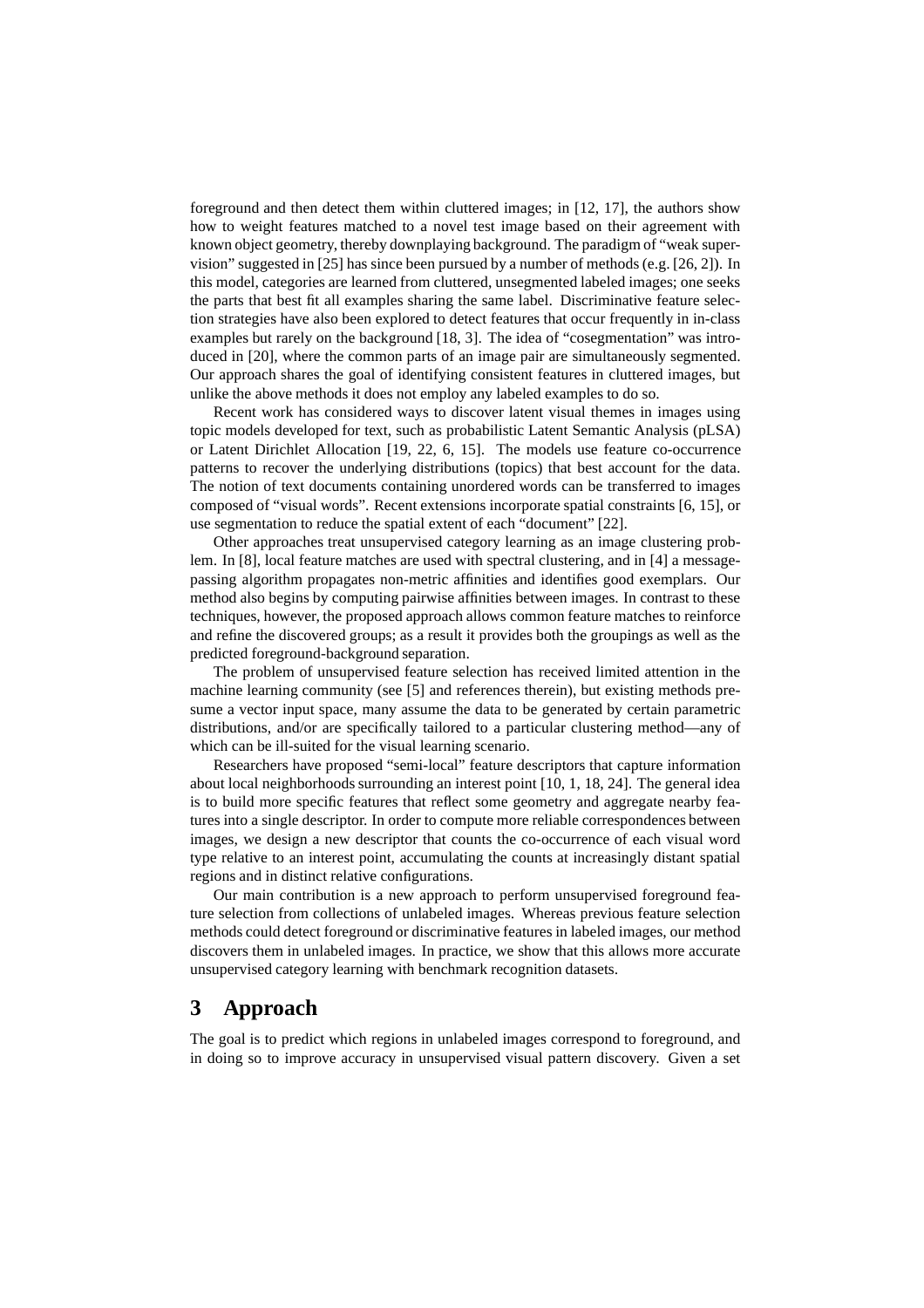of unlabeled images, our method groups similar examples based on the correspondence between their semi-local features. After an initial grouping, we weight each feature according to its contribution to the match between the image that contains it and every other intra-cluster image. Then, the groupings and weights for the whole image collection are iteratively re-computed, in the end producing both a partition of the image collection as well as weights that reflect the degree to which a feature is believed to be foreground. We first describe the grouping process in detail, and then overview our semi-local descriptor.

#### **3.1 Simultaneous Image Grouping and Foreground Detection**

Given *N* unlabeled images,  $U = \{I_1, ..., I_N\}$ , we represent each image  $I_i$  as a set of weighted features,  $X_i = \{(f_1, w_1), (f_2, w_2), ..., (f_{|X_i|}, w_{|X_i|})\}$ , where each  $f_j \in \Re^d$  is a local image descriptor weighted with some  $w_j \ge 0$ . The weight on a feature vector determines its importance within the image, and will affect any matching computed for the set in which it is contained. Initially, all feature weights are set to a uniform value (one). Subsequently, every time we cluster the images, the support (or lack of support) computed for a feature within a group will result in an increase (or decrease) of its weight. Those weight updates in turn influence the image groups found at the next iteration.

**Clustering Weighted Feature Sets.** A good clustering should group together images that have a consistent repeated appearance pattern. However, given that the images will likely be cluttered and may contain multiple objects, the pattern need not encompass the entire image. Therefore, we want to compute clusters based on the appearance agreement of some portion of each example—that is, based on a match between subsets of the semi-local features. Further, the weight on a feature should dictate how much attention an image-to-image comparison pays to it, so that features with high weight have more influence on the measured cost of a match, and features with low weight have little effect.

To accomplish such a grouping, we perform spectral clustering with an affinity matrix that reflects the least-cost partial matching between weighted point sets. Also known as the Earth Mover's Distance (EMD) [21], this optimal match cost  $M(X, Y)$  reflects how much effort is required to transform weighted point set *X* into weighted point set *Y*:

$$
M(X,Y) = \frac{\sum_{i} \sum_{j} F_{i,j} D(X(f_i), Y(f_j))}{\sum_{i} \sum_{j} F_{i,j}},
$$
\n(1)

where  $X(f)$  and  $Y(f)$  denote features from sets *X* and *Y*, respectively, and  $D(X(f_i), Y(f_i))$ denotes the distance between points  $X(f_i)$  and  $Y(f_j)$ . The values  $F_{i,j}$  are scalars giving the *flow*, or amount of weight that is mapped from point  $X(f_i)$  to point  $Y(f_i)$ . Note that this takes into account the distance between matched points as well as the amount of weight (mass or "dirt") attached to each one. The EMD has previously been used in supervised tasks to compare textures' local feature distributions [9].

In our case, we use the weights to encode priority in the matching: assuming an image's foreground features are relatively highly weighted, a second image cannot produce a low matching cost against it unless it has similar point(s) to the foreground with similar total weight(s). Likewise, a feature with low weight cannot contribute much cost to any match, so its influence is negligible. At each clustering iteration, we compute affinities using the  $N \times N$  matrix **C** of matching scores between all pairs of unlabeled images:  $\mathbf{C}_{m,n} = M(X_m, X_n)$ , for  $m, n = 1, \ldots, N$ . These affinities are input to a spectral clustering algorithm that partitions the *N* examples into *k* groups. In our implementation we use the normalized cuts criterion [23], due both to its efficiency and the fact that it prefers farther-reaching clusters; however alternate spectral methods are plausible.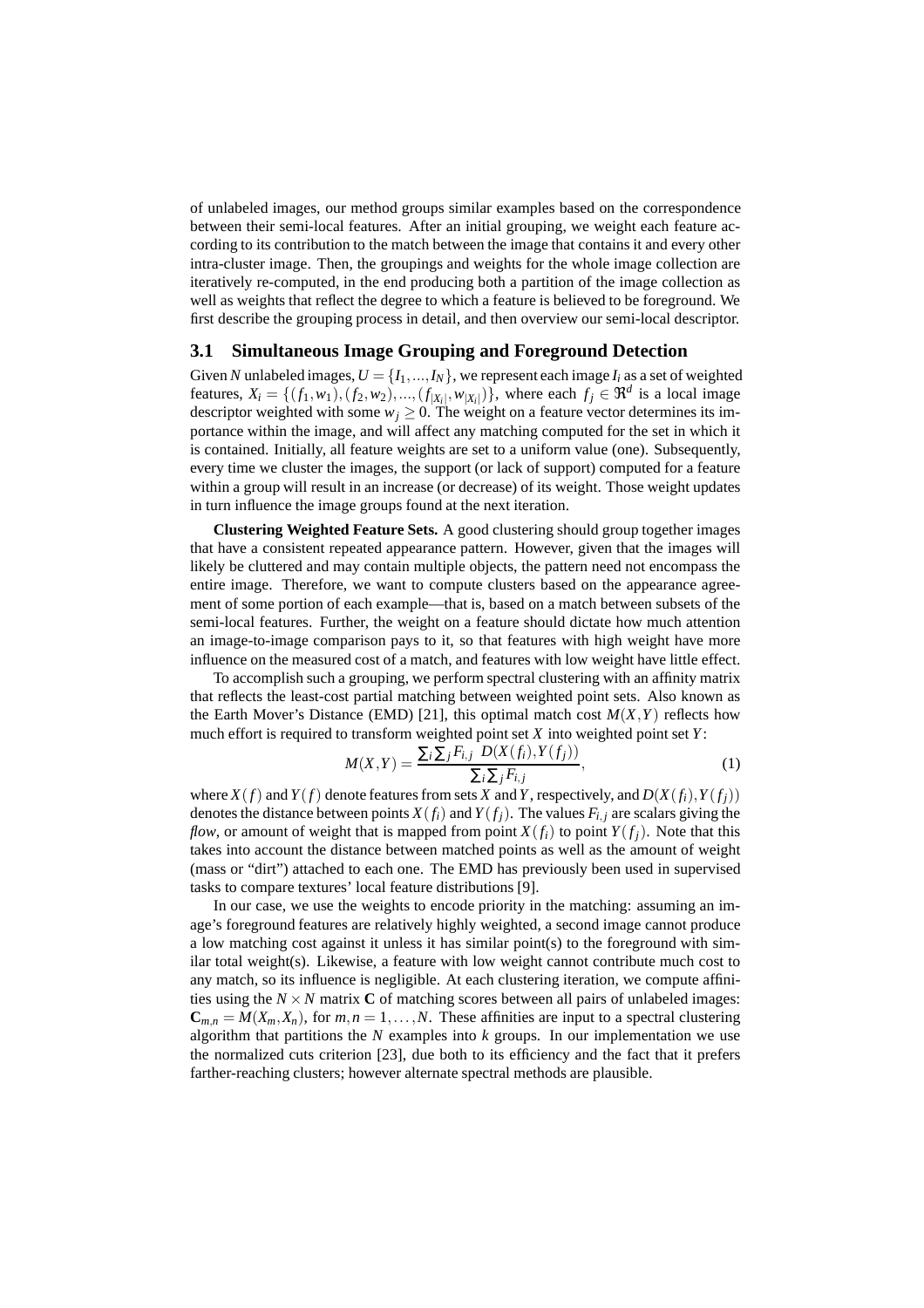**Refining Foreground Feature Weights from the Current Clusters.** Given a *k*-way partition of the images, we update the weights attached to each feature by leveraging any current regions of agreement among the images in a single partition. Even when all pairs of examples within a cluster have high matching similarity, because each matching can draw from different combinations of features, heterogenous clusters are possible. To overcome this, we look to the pattern of the flow fields computed by Eqn. 1. The idea is to use information among the "good" matches (images amongst which all pairs have similar matching points) to re-interpret the "bad" matches (images amongst which similar matching points exist, but are not consistent across all intra-cluster pairs).

The flow field specifies which features in two images best match which, and using what amount of weight. Given a cluster of *C* images  $\{X_1, \ldots, X_C\}$ , for each example  $X_i$ ,  $i = 1,...,C$ , we define  $(C-1)$  | $X_i$ |-dimensional weight vectors denoted  $w_{ij}$ , with  $j = \{ \{1, \ldots, C\} \backslash i \}$ . That is, we compute a vector of feature weights for the *i*-th example against every other image within the cluster. Each of the weight entries in  $w_{ij}$  specifies how much its feature from *X<sup>i</sup>* contributed to the match with set *X<sup>j</sup>* . We define the *d*-th element as  $\mathbf{w}_{ij}(d) = \sum_{n=1}^{|X_j|}$  $p_{p=1}^{|\mathcal{A}_j|} F_{d,p} / D(X_i(f_d), X_j(f_p))$ , for  $d = 1, ..., |X_i|$ . Each weight is the sum of all the flow amounts from that particular feature in  $X_i$  to any other feature in the other set  $X_j$ , normalized by the inter-feature distance between the matches (we use  $L_2$ ). We compute the final updated weights  $\{w_1, \ldots, w_{|X_i|}\}$  as the element-wise median of these  $(C-1)$  vectors, normalized to maintain the original total weight. The final weights give a robust estimate of how much each feature consistently matched with other features in intra-cluster images. We normalize to maintain constant total weight per image, such that  $\sum_{p=1}^{|X_i|} w_p = |X_i|$ . This prevents weights attached to an irrelevant example from wasting away to nothing and getting stuck in their initial cluster.

Essentially, our method updates the feature weights of each image to produce tighter clusters in subsequent iterations. This is possible because the weight updates guarantee that the matching cost between two images decreases when compared to that obtained prior to the weight updates. Our method then chooses the weights (by the median) for each image such that the overall matching cost between intra-cluster images decreases.

In general, if a clump of images in a cluster contains instances of the same category, high weights will be attributed to their consistently re-occurring parts—the foreground. Note that depending on the current cluster membership, the updated feature weights can be quite different from the weights that were used to compute the clusters. To begin the next iteration, we re-compute the flows and affinities between all pairs of all *N* examples using the new weights, and re-cluster. As the weight distributions shift, subsequent leastcost matches are biased towards matching those features more likely to be foreground. We iterate between the matching, clustering, and re-weighting, until there is no change in the cluster assignments or until the average percent change in weight is below a threshold. In practice, we observe the most impact from the first several iterations (see Section 4).

Due to the complexity of computing the optimal matching on weighted point sets, in practice we compute the matrix **C** with a variant of the pyramid match kernel (PMK) algorithm [7]. The PMK approximates the least cost match for unweighted sets in linear time in the number of points in a set by intersecting multi-resolution histograms computed in the feature space (see [7]). Though defined for unweighted point sets, we can apply weights by scaling histogram counts by a point's weight upon insertion. Given two multi-resolution histograms, for every intersecting bin, we compute the optimal matching between the features from both sets that share the bin. We record the flow and cost that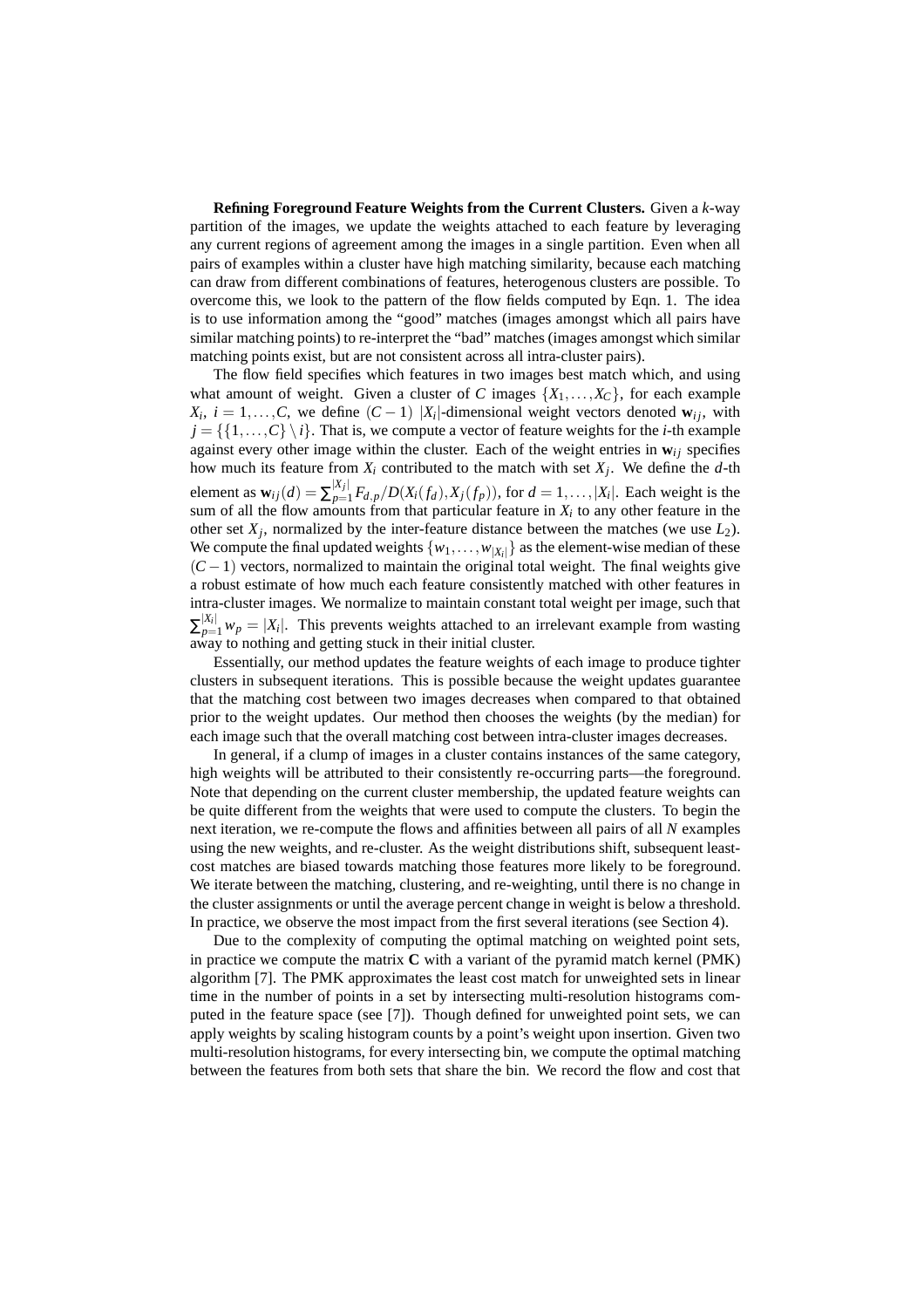

Figure 2: Semi-local descriptor schematic for base feature *p*. Ellipses denote features, their patterns indicate the visual word types, numbers indicate the rank order of spatial proximity to the base feature, and *qi*'s denote quadrants relative to *p*. (Best viewed in color.)

each point at the current resolution level contributes to the match; any remaining weight is propagated to the next coarser pyramid level and can be used in future matchings. Zeroweighted features at any level do not contribute to the match. When all bins have been intersected, we have accumulated the approximate flow and match cost. Each per-bin flow computation is super-linear in the intersection value, but feature space partitions given by the pyramid result in small and gradually increasing intersection counts.

While the method in [8] uses weights to affect PMK matching cost, it does not compute flow fields that are influenced by the weights. More importantly, that clustering method is a one-shot process that does not benefit from the mutual updating between clusters and feature weights.

### **3.2 Semi-Local Proximity Distribution Descriptors**

Our algorithm description thus far implies an orderless set-of-features representation. Local features are a favored representation due to their resilience under occlusion and clutter. Yet, too much locality can be problematic: features with minimal spatial extent may be too generic and easily matched to anything, and comparing unordered sets fails to enforce geometry. Thus, we propose a novel*semi-local* region descriptor that encodes the appearance and relative locations of other features in a spatial neighborhood. Our descriptor is inspired by the proximity distribution kernel [13], which compares images described by cumulative histograms of nearby visual word pairs. However, while their approach summarizes an entire image with one histogram, we design a proximity distribution feature for each interest point, which makes it possible to use rich local configuration cues within an explicit, weighted matching (and thus calculate the flow as described above).

We extract local patch features at all interest points. Then we construct a standard *n*-word visual vocabulary from a random pool of descriptors (we use SIFT [16]), and record each feature's word type. For each patch, for each of four directions (quadrants) relative to its center, we compute a cumulative distribution that counts the number of each type of visual word that occurs within that feature's *r* spatially nearest neighbor features, incremented over increasing values of *r* (see Figure 2).

More precisely, consider an image with patches  $\{p_1, \ldots, p_m\}$  and their associated word types  $\{v_1, \ldots, v_m\}$ . For each  $p_i$ , we construct *R* total 4*n*-dimensional histogram vectors  $H_r(p_i)$ , for  $r = 1, \ldots, R$ . In each, the first *n* bins represent quadrant 1, the next *n* bins represent quadrant 2, and so on. Each *n*-length chunk is a histogram counting the number of occurrences of each word type  $v_j$  within  $pi_i$ 's  $r$  spatially nearest feature points, divided into quadrants relative to *p<sup>i</sup>* . Note that higher values of *r* produce a vector  $H_r(p_i)$  covering a spatially larger region. Finally, our semi-local descriptor for  $p_i$  is the concatenation of these *R* histograms:  $f(p_i) = [H_1(p_i), \ldots, H_R(p_i)].$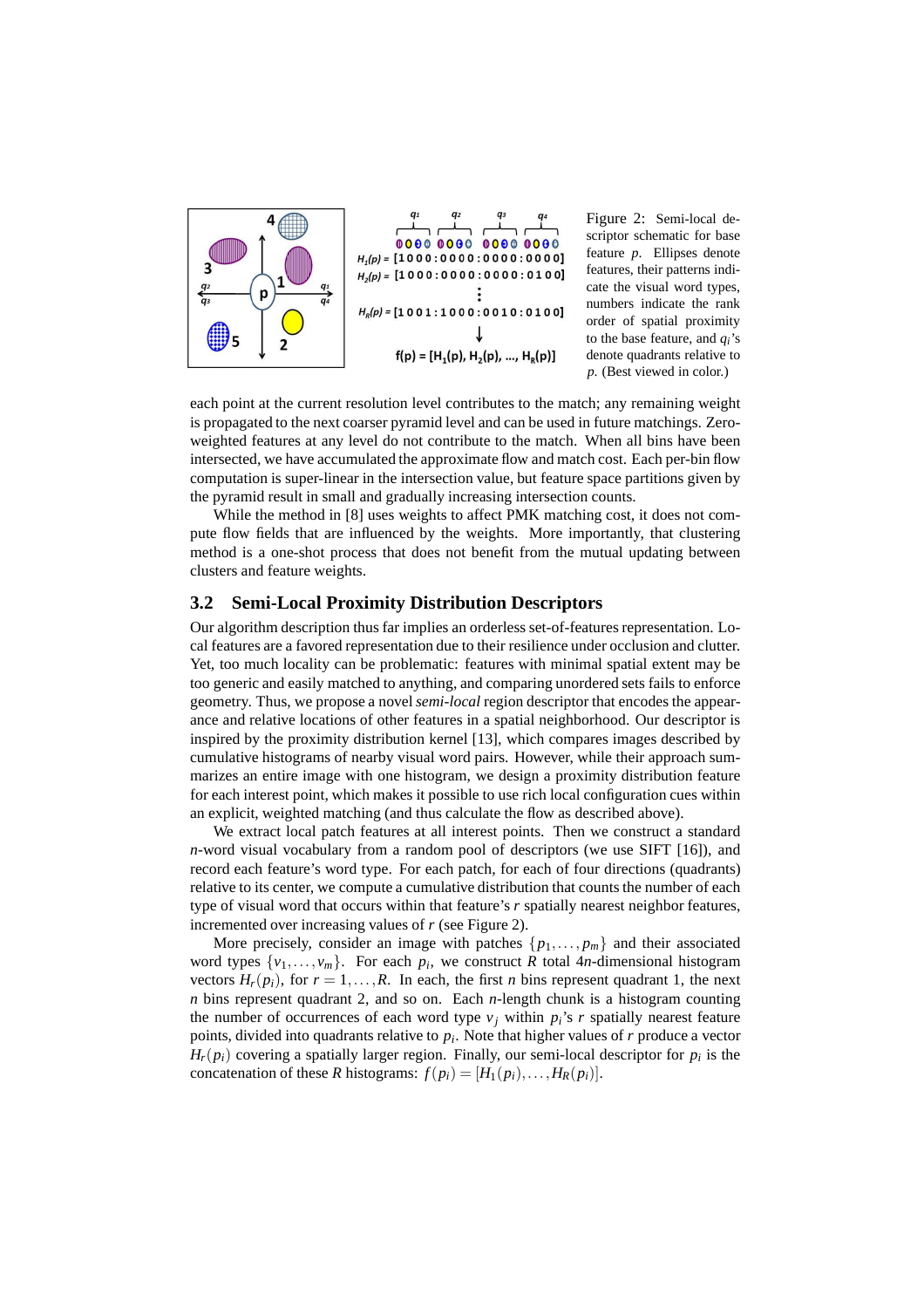Every patch's  $R \times 4n$ -length vector is a scale- and translation-invariant encoding of neighborhood appearance and coarse geometry. (We can add rotation invariance by setting quadrants based on a feature's dominant gradient; we have not yet explored this variant.) Due to the high-dimensionality and correlation among dimensions, we compute compact descriptors using PCA. Matching sets of our descriptors does not explicitly require spatial contiguity. Still, individual matches are dependent due to their spatial extent and overlap.

**Discussion.** What are the assumptions of our approach? For a pattern to be discovered, it must have support among multiple examples in the collection. Further, only visual patterns that share some configuration of similar semi-local regions can ever be found (e.g., our method will not discover a single cluster consisting of both soccer balls and volleyballs, but it can discover a group comprised of different people's faces). Finally, *some* support for a pattern must be detected in the initial iteration for progress towards refining that pattern to be made in the remaining iterations.

Note that features that are strictly speaking "background" can also earn high weights, if they happen to consistently re-occur with the same foreground class. So, what is learned depends on what the collection *U* contains: for example, if bikes are typically against a bike rack, then we can expect the pattern to be found as a single entity. The same holds for images with multiple objects that repeatedly co-occur—for example, if computer monitors always exist on desks. This is a natural outcome for unsupervised learning from static images (e.g., nothing can indicate that the bike and rack are not one composite object unless they often occur separately), and satisfies the problem definition.

### **4 Results**

We performed experiments both to analyze the mutual reinforcement of foreground and clusters, and to compare against existing unsupervised methods. We work with images from the Caltech-101, because the dataset provides object segmentations that we need as ground truth to evaluate our foreground detection. Unless otherwise specified below, we sample SIFT features at regular image intervals and discard any contrast-free regions.

To determine when to stop iterating, we measure the percent change in the average feature weight change in all images from one iteration to the next, and stop once it slows to 15% or less (a threshold we set arbitrarily). When clustering, we set *k* as the number of classes present in the dataset in order to evaluate how well the true objects are discovered. We fix the neighborhood parameter at  $R = 64$ , following [13]. We set the vocabulary size *n* depending on the number of input images ( $n = 200$  for the smaller sets, and  $n = 400$  for the large ones) in an attempt to get good coverage.

**Analyzing the Effects of Mutual Foreground/Clustering Reinforcement.** While some classes in the Caltech-101 are fairly clutter-free, we purposely select classes with the highest clutter in order to demonstrate our method's impact. To do this, we first built *supervised* classifiers on all 101 categories: one trained with all features, and one trained using only foreground features. Then we ranked the classes for which segmentation most helped the supervised classifier, since these directed us to the classes with the most variable and confusing backgrounds. In this way, we formed a four-class (Faces, Dalmatians, Hedgehogs, and Okapi) and 10-class (previous four plus Leopards, Car side, Cougar face, Guitar, Sunflower, and Wheelchair) set. For each class, we use the first 50 images.

If our algorithm correctly identifies the important features, we expect those features to lie on the foreground objects since that is what primarily re-occurs in these datasets. To evaluate this, we compare the feature weights computed by our method with the ground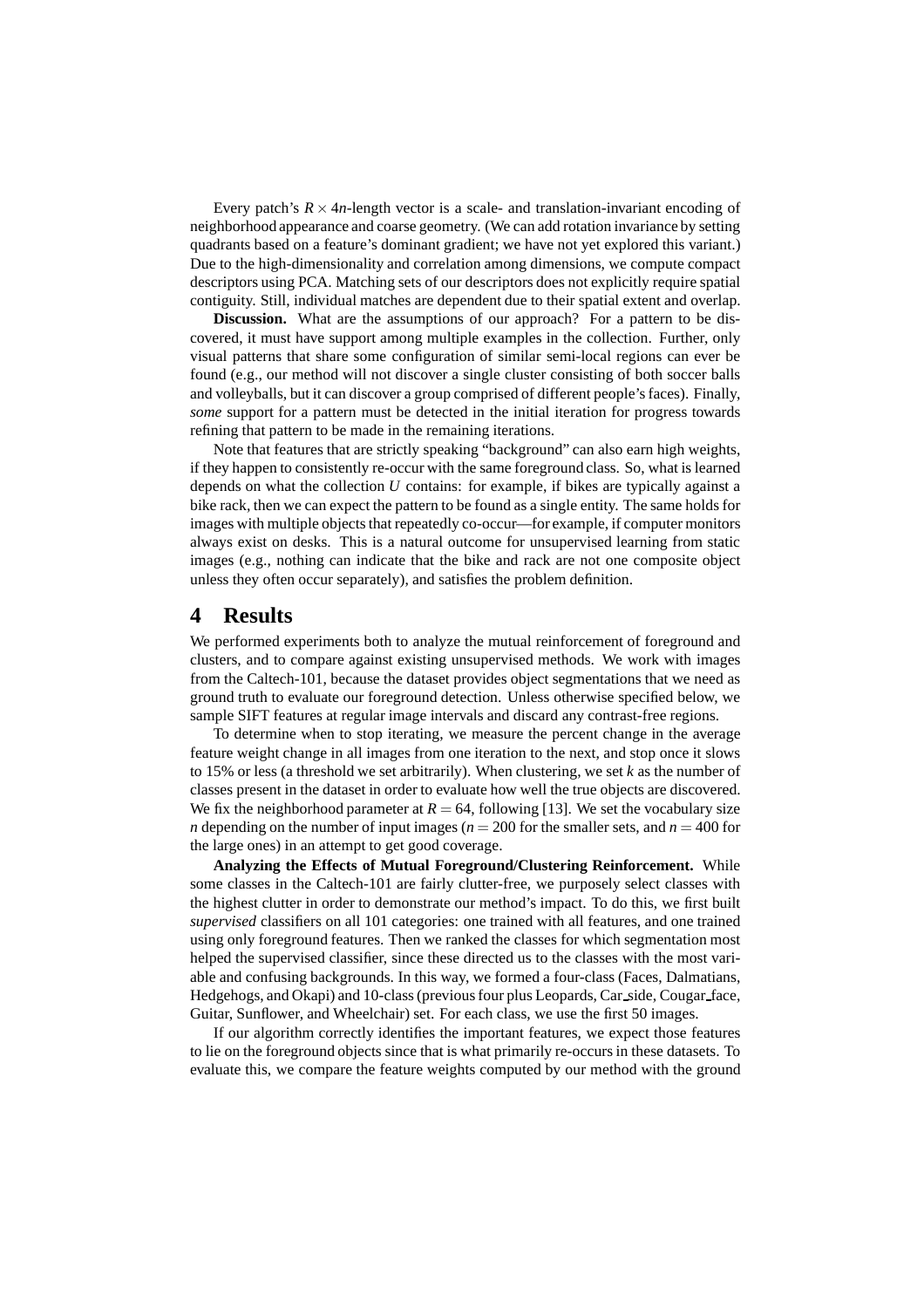

Figure 3: Evaluation of feature selection and category discovery. **(a)** The average foreground scores over iterations for all images from the 4-class (top) and 10-class (bottom) sets from the Caltech-101. **(b)** The cluster quality for those sets. The black dotted lines indicate the best possible quality that could be obtained if the ground truth segmentation were known (see text).



Figure 4: Examples showing the highest weighted features per image. In the left four examples, our method attributes weight only to foreground features. The right four are the examples our method does most poorly on: it weights foreground features highly, but also (mistakenly) finds good support for some background. (Best viewed in color.)

truth list of foreground features. We quantify accuracy by the percentage of total feature weight in an image that our method attributes to true foreground features. To make values comparable across images and classes, we compute  $\frac{fg}{fs+bg}$ , where fg and bg denote the sums of all foreground (background) weights normalized by the number of all foreground (background) features, respectively. If all weights were on foreground, the score would be 1, while if all weights were on background, the score would be 0.

Figure 3(a) shows our method's unsupervised foreground selection for the two datasets. All features start with uniform weights, which yields a base score of 0.5. Then each image's weights continually shift to the foreground, with significant gains for most classes as the clusters continue to be refined. In the 10-class set, the Hedgehog improves more slowly. Upon examination, we found that this was due to many hedgehogs dispersed across the initial clusters, resulting in more gradual convergence and cluster swaps.

As our method weights foreground features more highly, we also expect a positive effect on cluster quality. Since we know the true labels of each image, we can use the F-measure to measure cluster homogeneity. The F-measure measures the degree to which each cluster contains only and all objects of a particular class:  $F = \sum_i \frac{n_i}{n} \max_j F'(i, j)$ , where  $F'(i, j) = \frac{2 \times R(i, j) \times P(i, j)}{R(i, j) + P(i, j)}$ , P and R denote precision and recall, respectively, and *i* indexes the classes and *j* indexes the clusters. High values indicate better quality. Fig-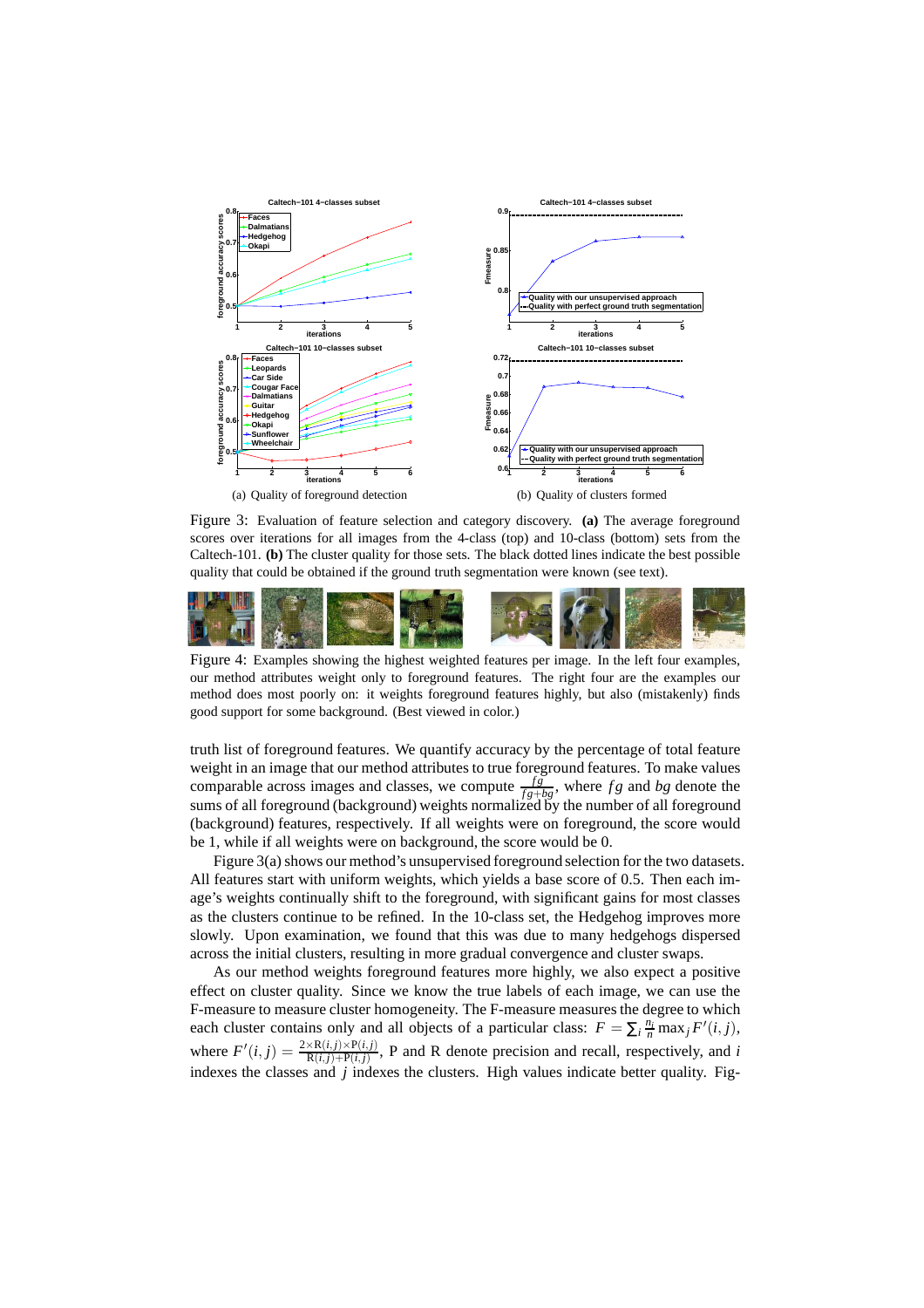|                          |                            |                  | <b>Caltech Motorbike Foreground Detection Rate</b>              |
|--------------------------|----------------------------|------------------|-----------------------------------------------------------------|
|                          | Affinity propagation [4]   | Our method       |                                                                 |
| Purity (7-classes) (%)   | 59.41                      | 78.91            | 0.8 <sub>k</sub><br>읇                                           |
| Purity (20-classes) (%)  | 36.91                      | 65.61            | <sup>r.</sup> 0.6                                               |
|                          | Partial match clusters [8] | Our method       | Detecti<br>Detect<br>corresp. pLSA [15]<br>·· spatial pLSA [14] |
| Purity (%)               | $85.00 \pm 4.72$           | $88.82 \pm 0.86$ | 0.2 <sub>1</sub><br>standard pLSA<br>▲our method                |
| Prediction rate (%)<br>ļ | $84.10 \pm 5.07$           | $87.13 \pm 0.37$ | 10<br>ឧ<br>9<br>FP per image                                    |

Figure 5: Comparison with existing unsupervised visual categorization methods (see text).

ure 3(b) shows the impact of foreground detection on cluster quality. To provide an upper bound on what quality level would result if we were to have *perfect* foreground segmentation, we also evaluate clusters obtained using *only* the foreground features (black dotted lines). Note that without any supervision or fg/bg annotation, our approach clusters almost as well as the ideal upper bound. Also, as we iterate, the better fg weights incrementally improve the clusters, until quality levels out. Figure 4 illustrates example results. Additional examples can be found in [11].

**Comparison with Existing Unsupervised Methods.** Next we empirically compare against results from alternative unsupervised visual learning methods [4, 8, 15, 14].

The authors of [4] propose a clustering algorithm called affinity propagation which considers all points as candidate exemplars and uses message passing to iteratively find the best set of exemplars that partition the data. They chose two subsets of the Caltech-101: a 20-class subset and a 7-class subset, taking the first 100 images of each class (see [4] for class names). In Figure 5 (top table) we compare our method with the same data, using the "purity" cluster quality measure used in [4]. Purity measures the extent to which a cluster contains images of a single dominant class, Purity  $= \sum_j \frac{n_j}{n} \max_i P(i, j)$ . A strength of the affinity propagation method is that non-metric affinities are allowed, and so the authors compare images with SIFT features and a voting-based match, which is insensitive to clutter [16]. Still, the clusters found by our method are significantly more accurate, indicating the strength of both our refinement process and semi-local descriptor.

In Figure 5 (bottom table) we compare against the method of [8], which also forms groups with partial-match spectral clustering, but does not attempt to mutually improve foreground feature weights and clusters as our method does. Using the same 3,188 image Caltech-4 database and base features, our method gives better cluster purity as well as better prediction for novel examples. Results are averaged over 10 runs with randomly selected learning/testing pools. Our algorithm's very small standard deviations in accuracy indicate that it is less sensitive to the composition of the unlabeled data, and provides significantly more reliable groupings.

Finally, the plot in Figure 5 compares the accuracy of our method's foreground discovery to that of several latent topic models for the Caltech motorcycle class, as reported in [15]. The fg detection rate is computed by varying the threshold among the top 20% most confident features as prescribed in [15]. We compare our method with a standard pLSA model, pLSA with spatial information [14], and a correspondence-based pLSA variant [15]. The pLSA models compute foreground confidence based on the probability of the topic given the patch. Our approach outperforms the others for most points on the detection curve, providing much better precision for low false positive rates.